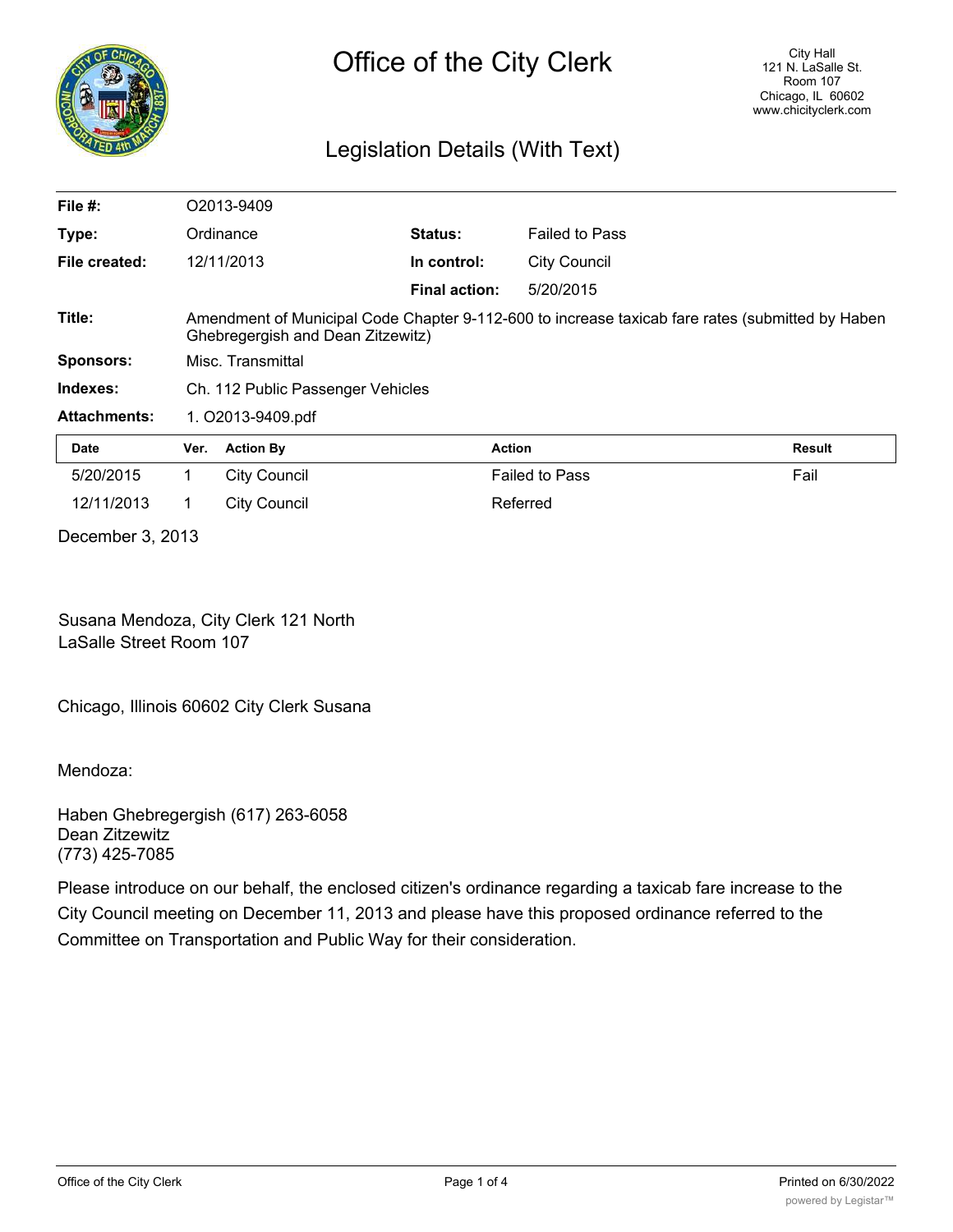## to  $"$

**Be it ordained by the City Council of the City of Chicago the following ordinance is to be amended:**

## **9-112-600 Taxicab rates of fare - Revision**

Portions omitted do not affect remainder of ordinance. Strikeouts reflect current ordinance. Underscored text is proposed ordinance.

(a) Commencing with the effective date of this Chapter, the rates of Fare for taxicabs shall be as set forth in this section:

For the first 4/91/8 mile or fraction thereof: \$3.25

Forty-five cents of this initial mileage rate for the first ten taxicab

fares which a driver transports per day is hereby designated for payment of

workers' compensation insurance.

For each additional 4/9 1/8 mile or fraction thereof: \$.020 \$0.30 For each 36 43 seconds of time elapsed:  $$$ For tho first additional passenger ovortho agol2 \$1.00 years and under tho ago of 65 years: For each additional passenger, after the first \$0.50 \$1.00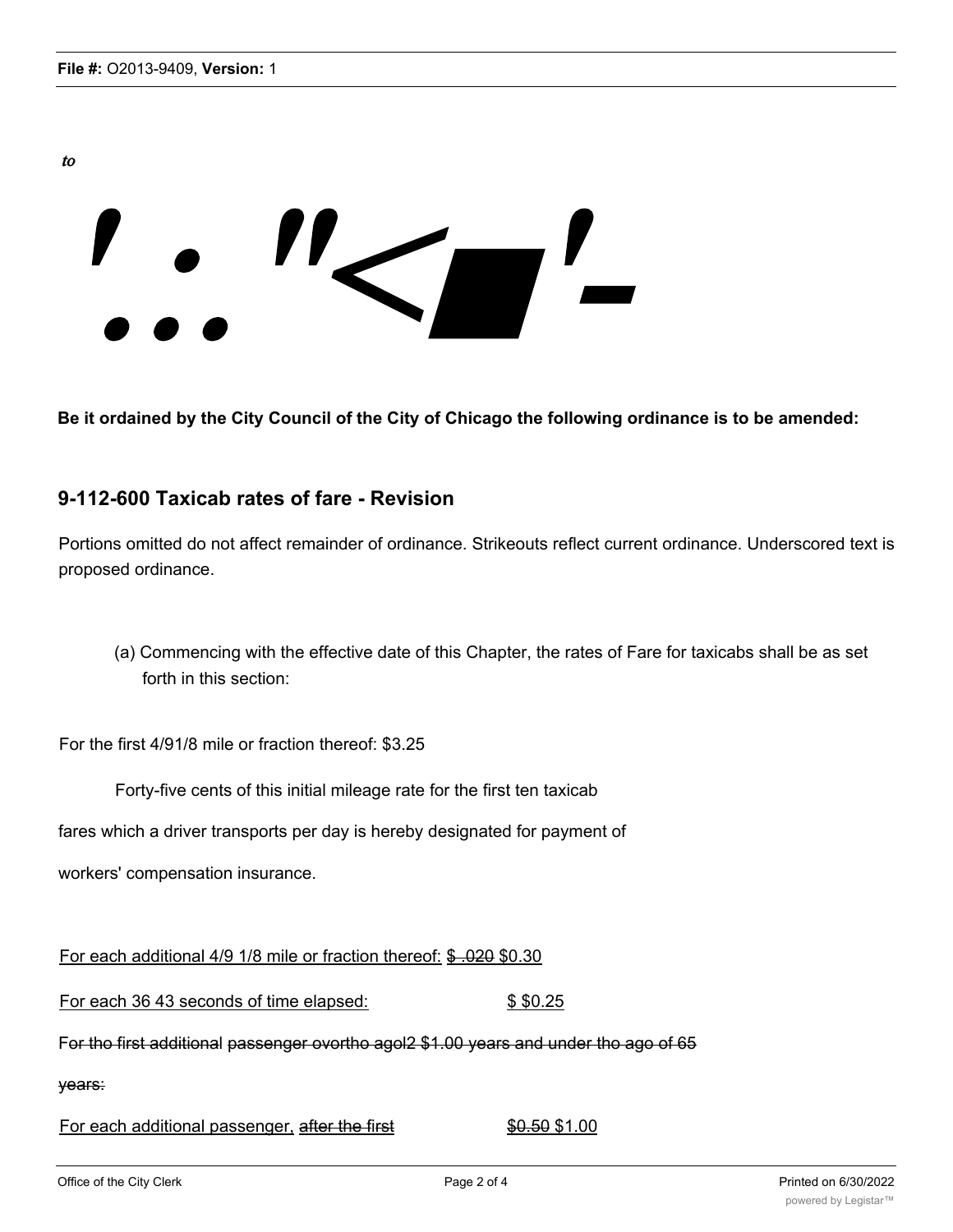additional passenger, over tho ago of 12 and under the age of 65 yoars:

Vomit clean-up fee: \$50.00

| $\mathbf{1}$   | fares?                                           |
|----------------|--------------------------------------------------|
| $\overline{2}$ | COMMISSIONER KRIMBEL: Well,                      |
| 3              | currently, we have a commission put together.    |
| 4              | As I said earlier, it is with our Department,    |
| 5              | Department of Transportation, the Mayor's Office |
| 6              | of People with Disabilities, as well as the      |
| 7              | Mayor's office. / And we have been benchmarking  |
| 8              | 12 different cities.                             |
| 9              | I can tell you right now that                    |
| 10             | we - not counting tips. If you just count the    |
| 11             | meter rate, our meter rate is second from the    |
| 12             | bottom. It is the lowest. The only one lower     |
| 13             | is Washington, D.C. If you add in the surcharge  |
| 14             | for gasoline, which is the 50 cents and the      |
| 15             | dollar, it brings it up to fourth from the       |
| 16             | bottom out of the twelve cities that we looked   |
| <b>T7</b>      | at.                                              |
| 18             | Also, in that same data set,                     |
| 19             | the cost of gasoline, we are No. 1 across the    |
| 20             | country. So as you can see, the economics of     |
| 21             | this industry needs to be looked at and we need  |
| 22             | to do it right.                                  |